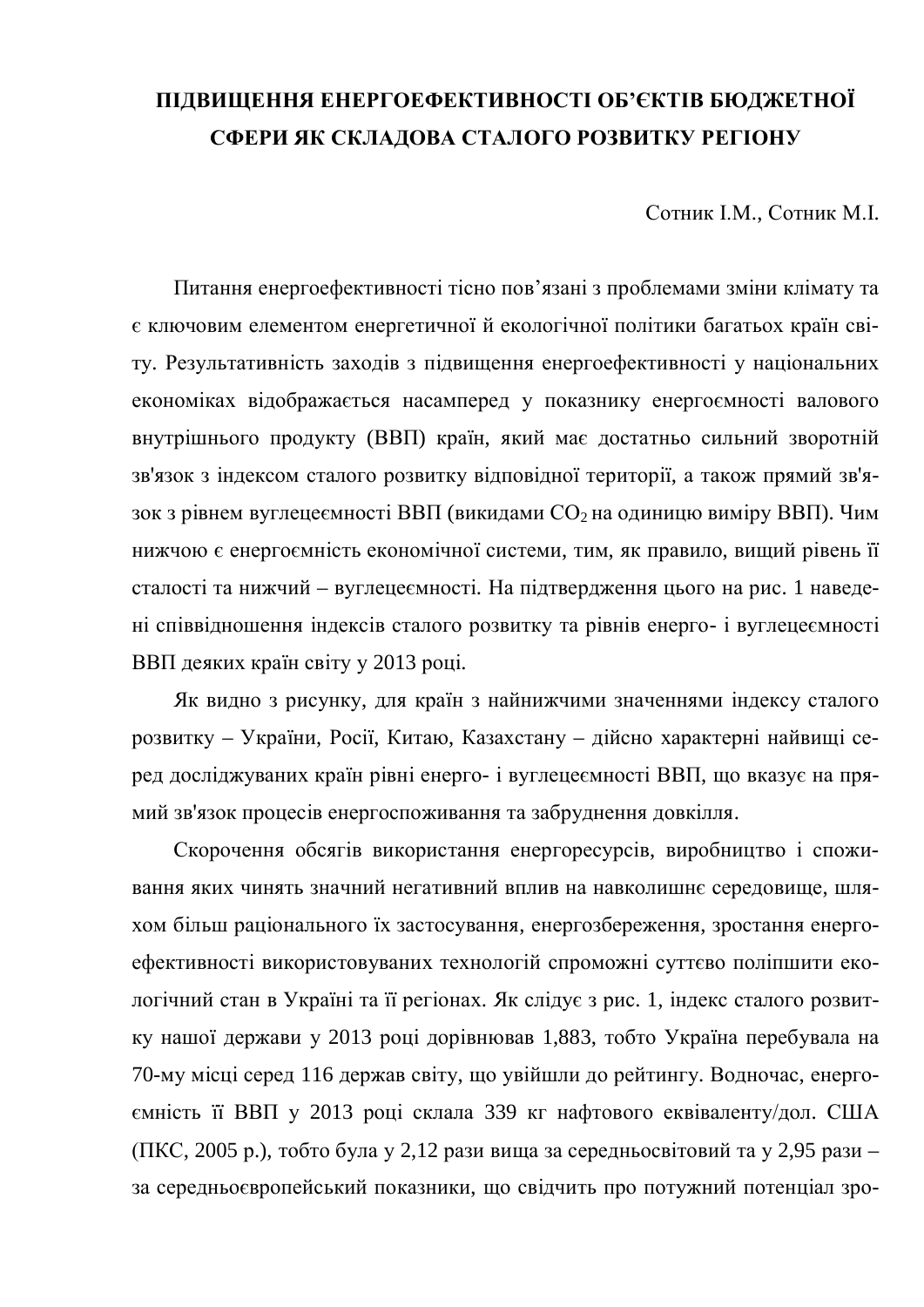стання енергоефективності й екологізації вітчизняного виробництва (Energy, 2015). І хоча в останнє десятиліття відбувалося поступове зниження енергоємності ВВП (за 2000-2013 рр. на -4,5% щорічно), а відповідно і підвищення індексу сталого розвитку, проте темпи зростання енергоефективності в цілому не є задовільними. Так, якщо за 1990-2013 рр. Словаччина знизила енергоємність своєї економіки у 2,1 рази, Польща – у 2,43 рази, то Україна – лише у 1,81 рази (Energy, 2015).



Рис. 1 – Співвілношення індексів сталого розвитку, вуглецеємності та енергоємності ВВП деяких країн світу у 2013 році (складено авторами за даними (Energy, 2015), (Сталий, 2015))

У регіональному розрізі в нашій державі лідерами з точки зору розбудови сталого розвитку, а, отже, й здебільшого енергоефективності є м. Київ, Чернівецька, Івано-Франківська, Тернопільська і Закарпатська області, що за підсумками 2013 року мали найвищі (більші за одиницю) значення індексу сталого розвитку (Аналіз, 2015). Сумська область посідає у цьому рейтингу 20-е з 27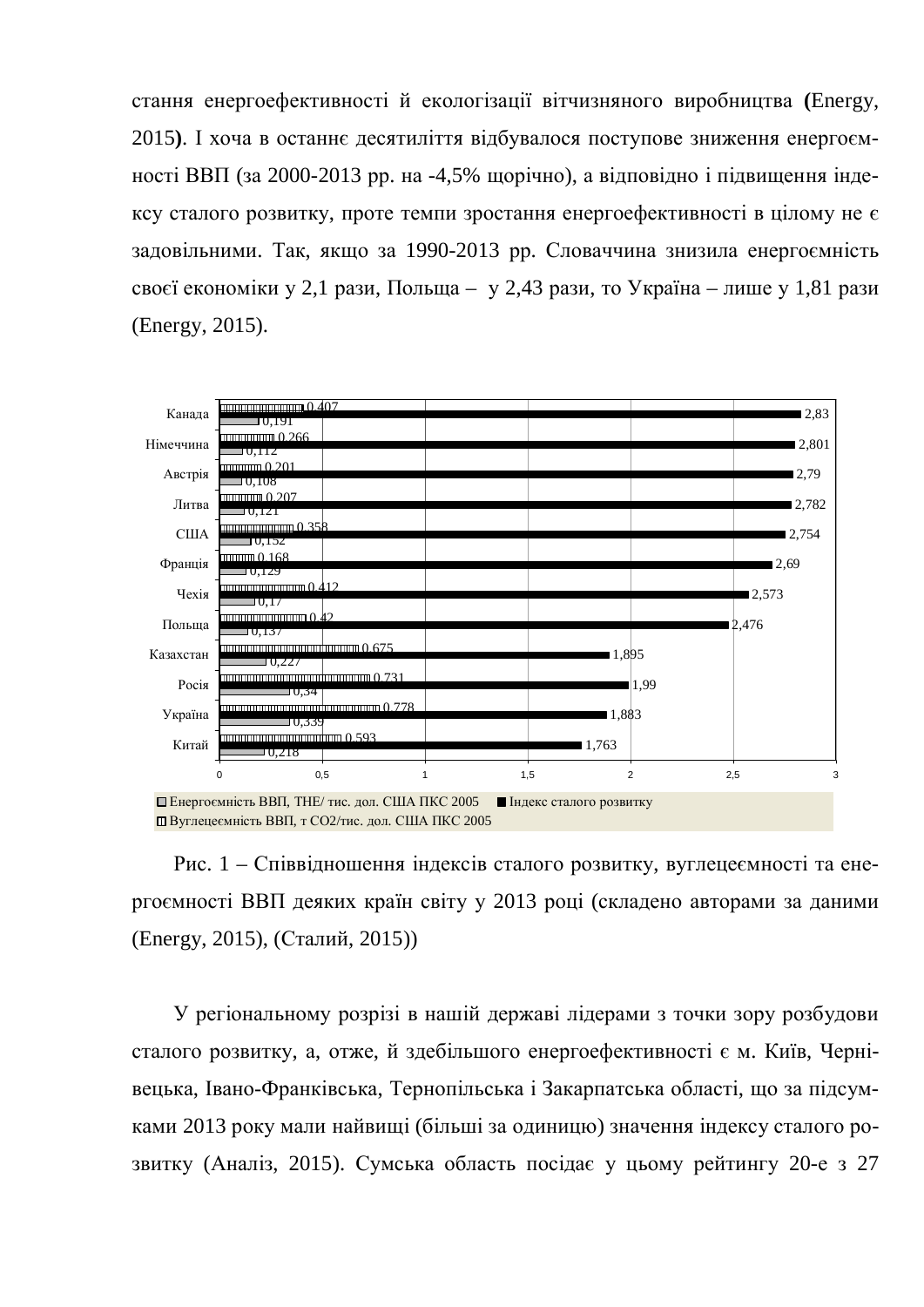місць з показником 0,869, збільшивши його майже на 15% за останні 5 років  $(pnc. 2)$ .



Рис. 2 – Динаміка індексу сталого розвитку Сумської області у 2009–2013 рр. (складено авторами за даними (Аналіз, 2015))

Слід зазначити, що в області та м. Суми вживаються певні заходи щодо енергозбереження і забезпечення зростання енергоефективності. Зокрема, розроблені та впроваджуються на обласному рівні – Регіональна програма підвищення енергоефективності в Сумській області на 2010-2015 роки, Програма по організації виробництва та використання місцевих поновлювальних видів палива в Сумській області у 2009-2015 роках, Регіональна програма модернізації систем теплопостачання Сумської області на період 2014-2018 роки, на міському рівні – Програма енергозбереження та енергоефективності в бюджетній сфері м. Суми на 2014–2016 роки. Водночас значна частина наявних резервів енергозбереження все ще залишається нереалізованою, зокрема у сфері теплоспоживання об'єктів бюджетного сектору. Наприклад, витрати на теплоспоживання більшості загальноосвітніх та позашкільних навчальних закладів галузі «Освіта» м. Суми перевищують нормативні показники у 1,3-2,75 рази (рис. 3).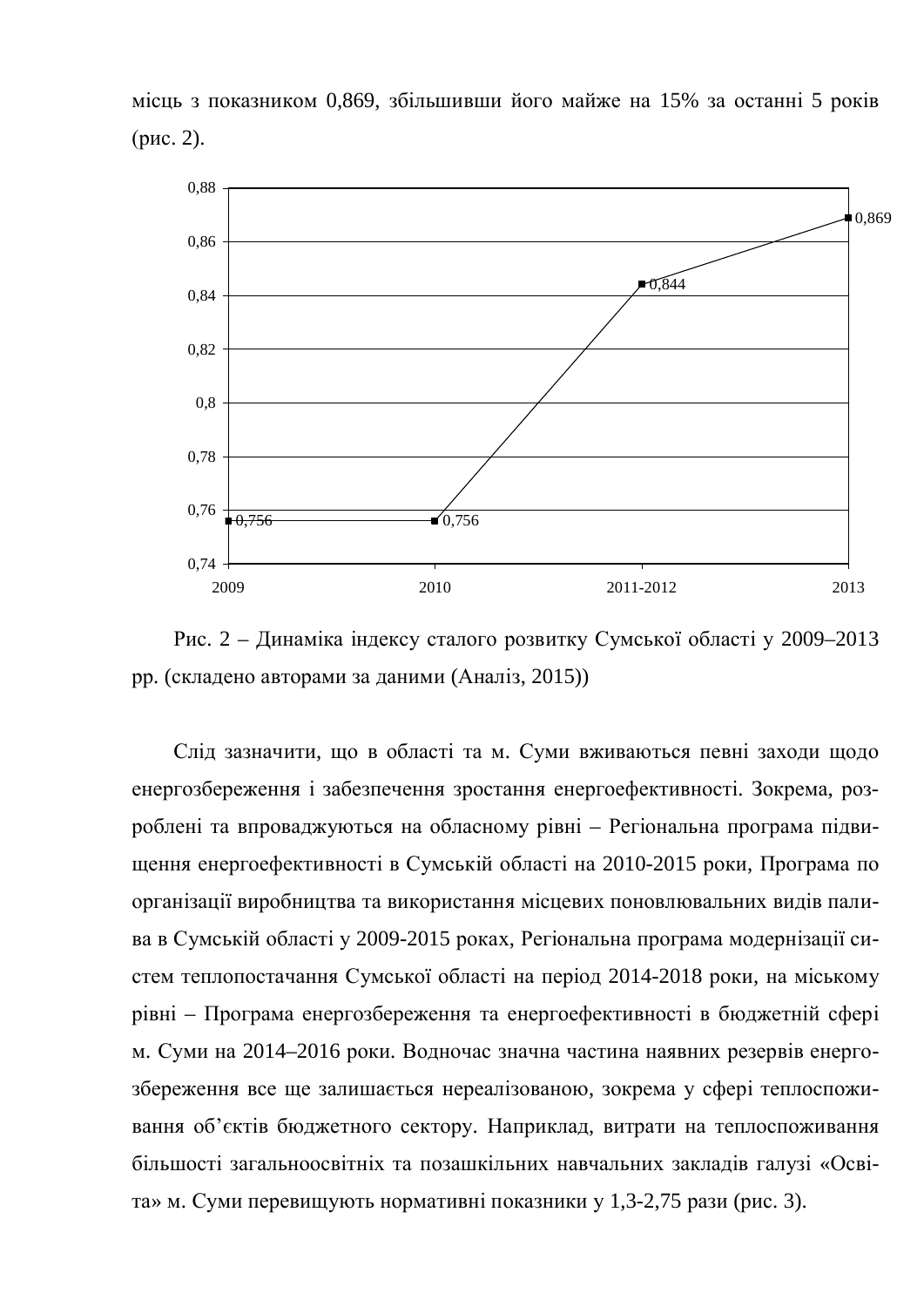

Рис. 3 – Питоме споживання теплової енергії загальноосвітніми та позашкільними навчальними закладами галузі «Освіта» м. Суми в 2013 році, Гкал/м $^3$ (за даними (Програма, 2015))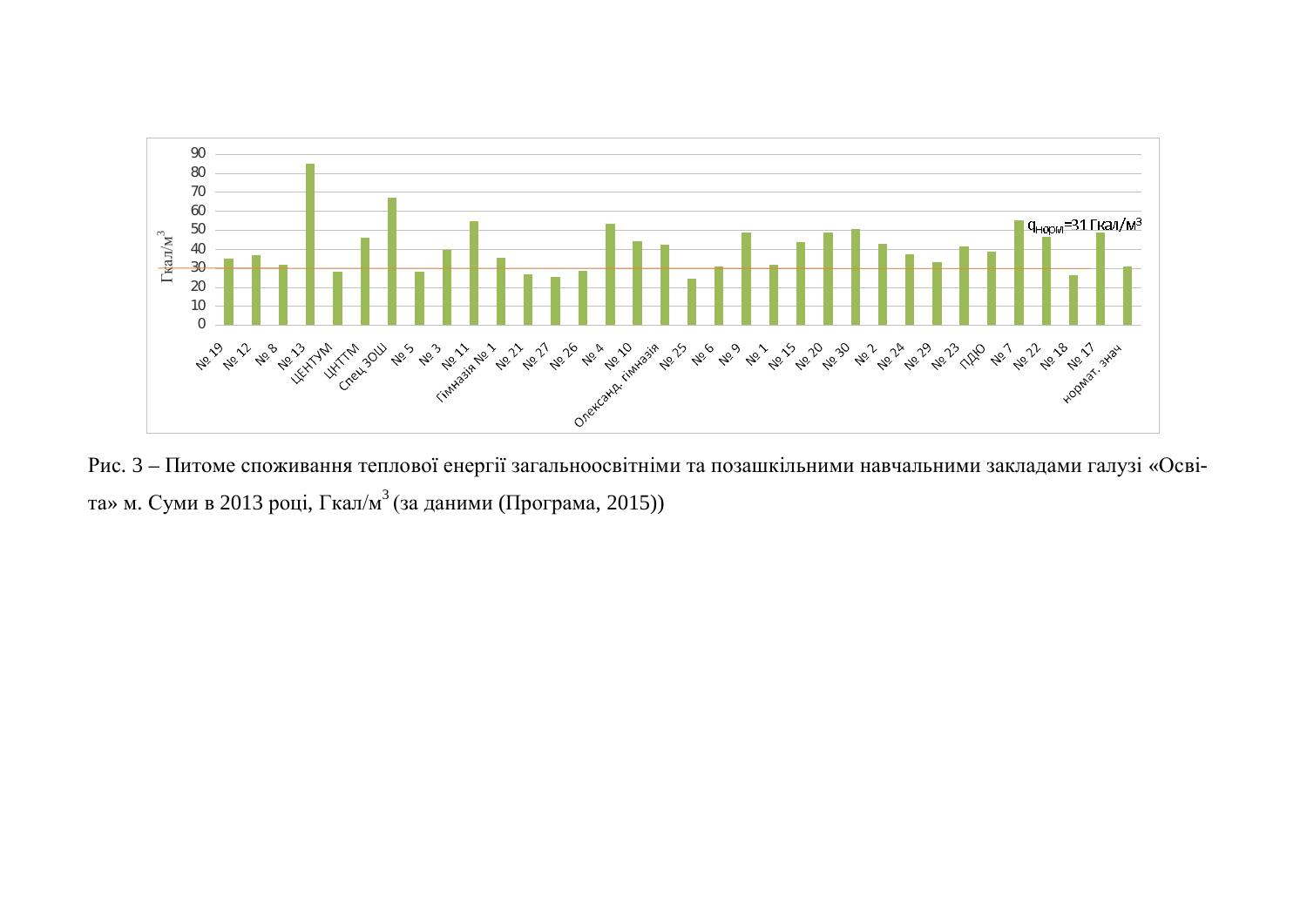Існуючі системи моніторингу споживання теплової енергії, якими користуються у житлово-комунальному господарстві та бюджетних закладах Сумської області та України в цілому, ґрунтуються на укрупнених середніх показниках теплоспоживання будівлями за три останні роки.

Традиційні методи оцінки не враховують особливості температурних змін навколишнього середовища упродовж опалювального сезону. При визначенні ліміту теплового споживання будівлями ймовірні похибки, які можуть виникнути, коли температура навколишнього середовища змінюється від -3 °С до +8 °С, що є досить частим явищем для зим в Сумській області.

Для оцінювання реальної картини споживання енергоносіїв, а також його прогнозування доцільним є створення системи моніторингу, що відслідковує та дає можливість короткочасно прогнозувати обсяги споживання палива. Впровадження такої системи забезпечує більш раціональне використання енергетичних ресурсів, зниження обсягів забруднення довкілля, що надзвичайно важливо для сталого розвитку регіону, району, міста, селища.

З метою підвищення енергоефективності системи опалення будівель об'єктів бюджетної сфери м. Суми міською владою у 2014 році запроваджено новий проект з імплементації системи моніторингу теплоспоживання. Система розрахована на моніторинг одночасно 100 об'єктів. У тестовому режимі наразі здійснюється моніторинг у 5 загальноосвітніх школах. Система дозволяє в режимі он-лайн відслідковувати фактичне теплоспоживання будівель, визначати його прогнозне значення та проводити порівняння між фактичним і прогнозним показниками відповідно до зміни температури навколишнього середовища. За наявності пристроїв регулювання подачі теплової енергії у системи опалення будівель є можливість коригувати обсяги теплоспоживання цими об'єктами за контрольними цифрами теплового навантаження, яке розраховується для кожного об'єкту моніторингу. Результатами роботи системи мають стати як економічні (економія дефіцитних енергоресурсів та бюджетних коштів на них) і соціальні (забезпечення комфортного мікроклімату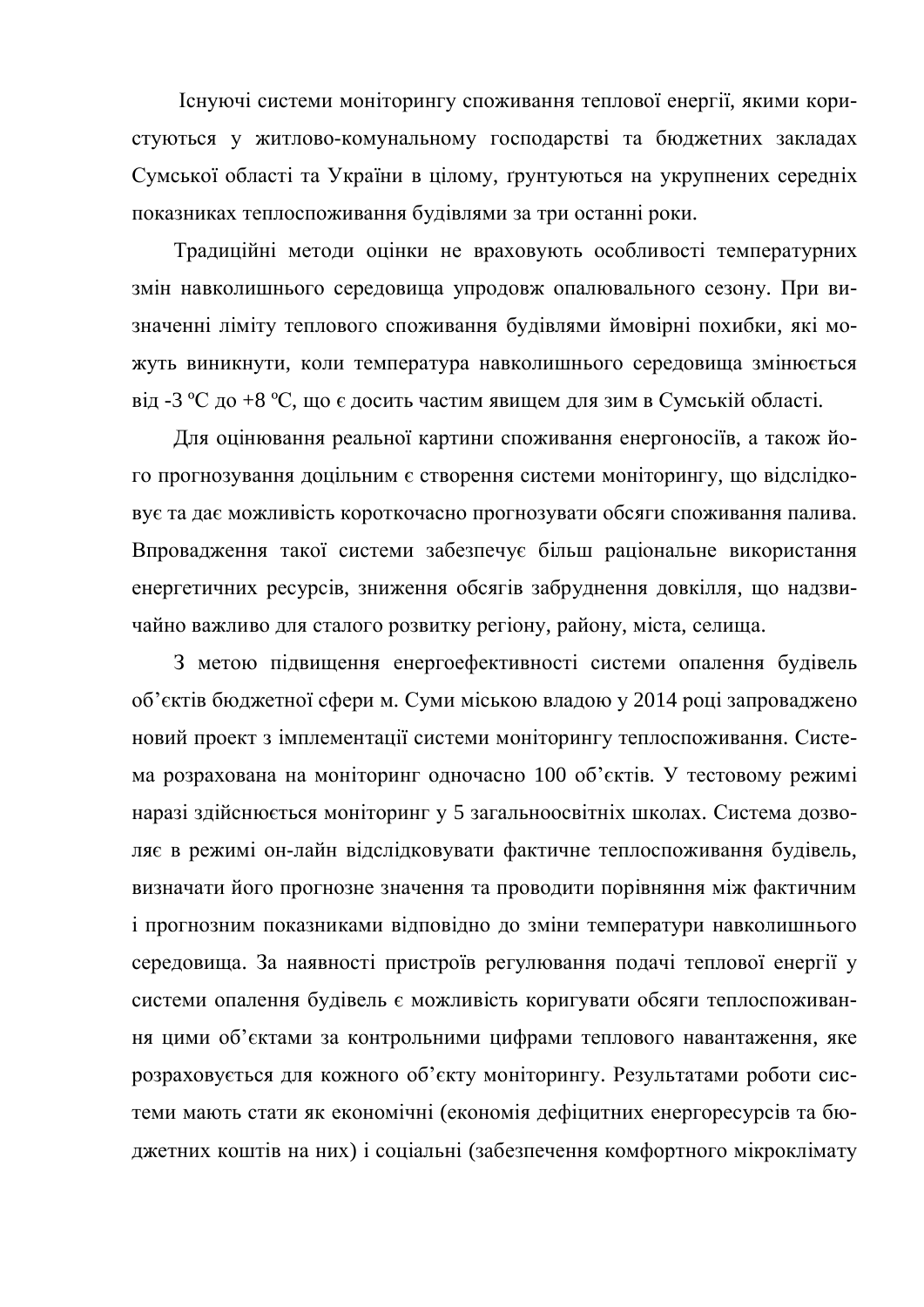у приміщеннях), так й екологічні (скорочення викидів СО<sub>2</sub> та забруднення довкілля внаслідок зменшення обсягів використання палива) вигоди.

Вперше таку систему моніторингу теплоспоживання у 2012 році розробили *і* впровадили у себе науковці Сумського державного університету. Її функціонування забезпечило економію витрат вищого навчального закладу на енергоресурси протягом 2012-2013 опалювального сезону у розмірі близько 800 тис. грн, протягом 2013-2014 рр. – ще біля 500 тис. грн. Зважаючи на досить суттєву економію коштів та енергоресурсів завдяки регулюванню енергоспоживання і забезпечення комфортного температурного режиму у навчальних приміщеннях, міська рада м. Суми вирішила поширити цей успішний досвід на міські комунальні освітні установи.

Для реалізації проекту у 2014 році було виділено близько 147 тис. грн бюджетних коштів у рамках Програми енергозбереження та енергоефективності в бюджетній сфері м. Суми на 2014–2016 роки. До системи моніторингу, яка функціонує у формі веб-сайту, було підключено 5 шкіл міста: ССШ № 1, 7, 17, ЗОШ № 6, 22, забезпечено технічну підтримку та надано багаторівневий доступ працівникам, відповідальним за теплоспоживання у школах, директорам навчальних закладів, відповідальним фахівцям міського управління освіти, профільному заступнику міського голови м. Суми та самому міському голові. Було проведене навчання відповідальних осіб у школах щодо користування системою моніторингу та практичних можливостей економії енергії в освітніх закладах. Проект було запущено наприкінці жовтня 2014 року з початком опалювального сезону.

Зважаючи на дефіцит бюджетних коштів, проект не передбачав застосування засобів автоматичного регулювання подачі тепла на теплопунктах. Тому основною проблемою стало плавне регулювання теплових навантажень відповідно до розрахункових прогнозних значень теплоспоживання будівель. Для спрощення практичного регулювання за допомогою наявного інструментарію як контрольна цифра системи моніторингу використовувався показник миттєвого теплового навантаження будівлі, що контролювався за допомогою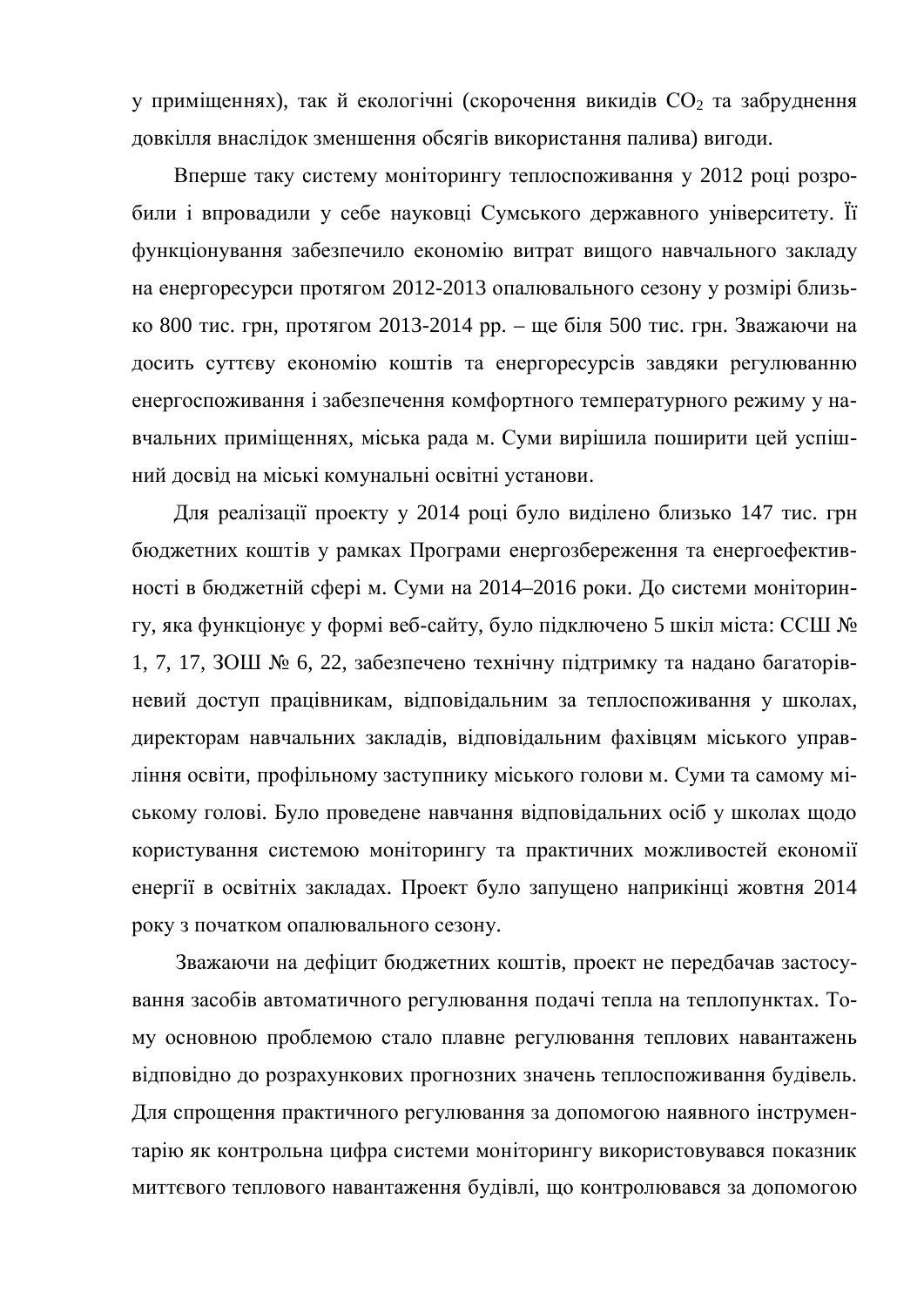лічильника тепла. Виходячи з цього, завданням персоналу бюджетних закладів було регулювання споживання теплоти будівлями з орієнтацією на значення миттєвого теплового навантаження. Дотримання даного контрольного показника забезпечувало автоматичне дотримання ліміту теплоспоживання за певний період залежно від існуючих та прогнозованих температур навколишнього середовища.

Аналіз теплоспоживання будівлями закладів, які протягом опалювального сезону 2014-2015 рр. були підключені до міської системи моніторингу теплоспоживання, засвідчив націленість їх персоналу на виконання прогнозованих режимів теплоспоживання. За результатами моніторингу протягом опалювального сезону практично на всіх об'єктах додержувалися запропонованих системою лімітів теплоспоживання, а на деяких навіть отримали економію. Економія, зокрема, виникла через деяку невідповідність початкового розрахунку базової величини теплового навантаження будівель при температурі навколишнього повітря 0°С, а також внаслідок додаткового зниження теплоспоживання у неробочі години. Щодо плавності регулювання, то були виявлені певні недоліки у декількох закладах: через недосконалість інструментарію регулювання спостерігалися «стрибки» теплоспоживання з досить великою амплітудою. Таким чином, через раціоналізацію режимів теплоспоживання внаслідок функціонування системи моніторингу були досягнуті економія енергоресурсів та бюджетних коштів на них, зниження обсягів забруднення довкілля, а також покращення мікрокліматичних умов у приміщеннях. Дані щодо економії теплової енергії, витраченої на опалення будівель шкіл, задіяних у проекті, протягом опалювального сезону 2014-2015 років, подані у табл. 1.

Таким чином, економія теплової енергії на об'єктах моніторингу склала від 0,8 до 18,95% при середньому рівні – 10,18% за сезон. Економія була одержана за рахунок дотримання прогнозованих лімітів теплоспоживання об'єктів та додаткових заходів щодо зниження теплового навантаження будівель у години відсутності учнів та персоналу шкіл протягом доби. Виходячи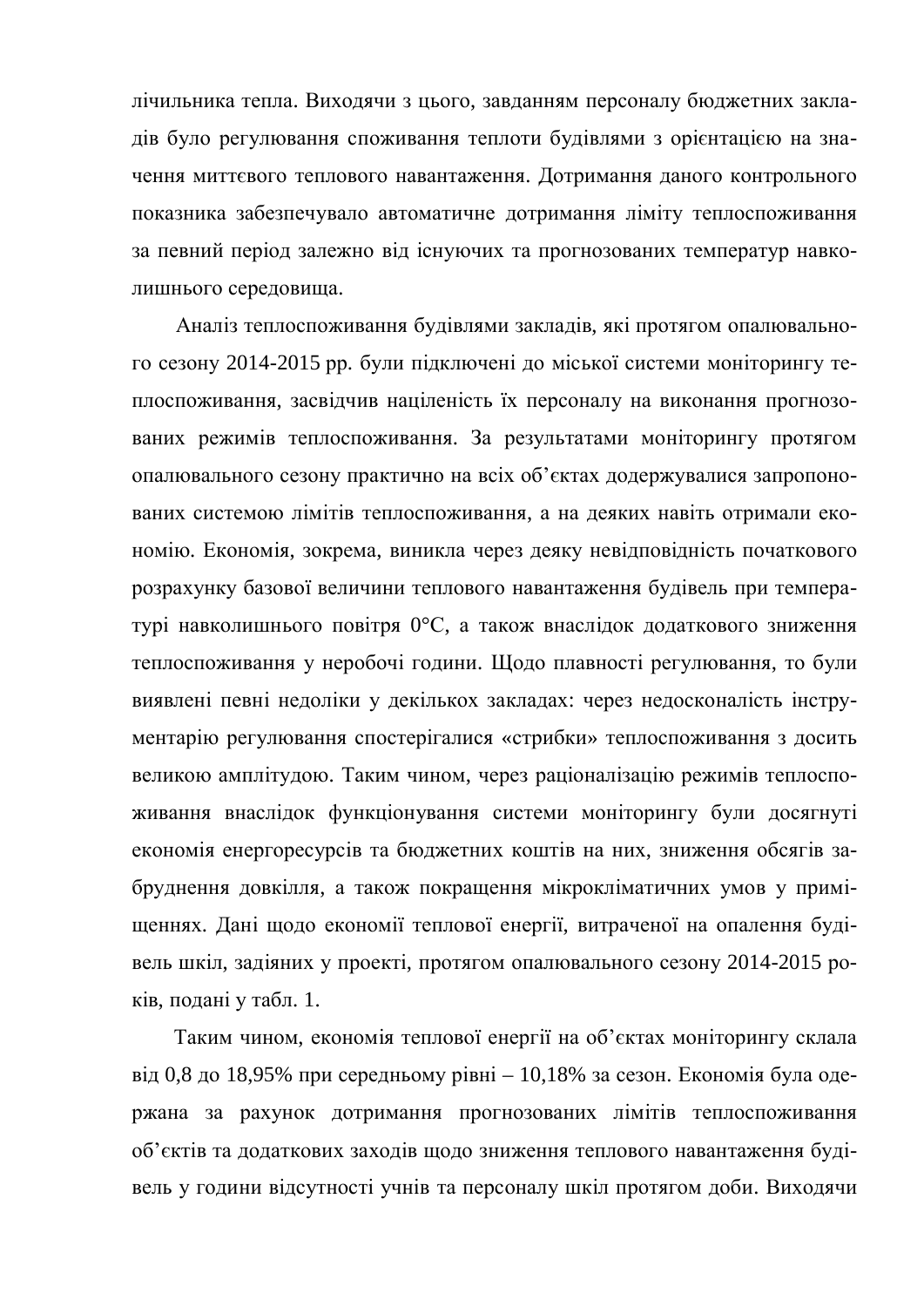з чинного тарифу на теплову енергію, що становить з 1 липня 2015 року 898,29 грн/Гкал (без ПДВ) (Про встановлення, 2015), розрахункова економія коштів на теплоспоживання протягом опального сезону 2014-2015 рр. складає 898,29 · 407,751=366278,6 грн. (без ПДВ). Частину отриманої економії доцільно витратити на преміювання персоналу, що був задіяний у регулюванні режимів теплоспоживання.

Таблиця 1 – Результати функціонування системи моніторингу теплоспоживання будівлями шкіл м. Суми в опалювальному сезоні 2014-2015 рр.

| $O6$ 'єкт    | Фактичне тепло-   | Прогнозоване те- | Економія |       |
|--------------|-------------------|------------------|----------|-------|
| моніторингу  | споживання за се- | плоспоживання за | Гкал     | $\%$  |
|              | зон, Гкал         | сезон, Гкал      |          |       |
| CCIII $N2$ 7 | 538,962           | 586,123          | 47,161   | 8,05  |
| CCIII № 17   | 974,59            | 999,4            | 24,81    | 2,48  |
| 3ОШ № 22     | 1003,534          | 1238,095         | 234,56   | 18,95 |
| 3ОШ № 6      | 490,372           | 494,326          | 3,954    | 0,8   |
| CCШ № 1      | 591,908           | 689,173          | 97,665   | 14,17 |
| <b>Разом</b> | 3599,366          | 4007,117         | 407,751  | 10,18 |

Основним результатом функціонування системи моніторингу теплоспоживання впродовж опалювального сезону 2014-2015 рр. стало те, що система виявилася дієвою з точки зору:

1) формування контрольного значення миттєвого теплоспоживання на поточний та прогнозований період;

2) визначення добового ліміту теплоспоживання залежно від температури зовнішнього повітря;

3) встановлення багаторівневого контролю за фактичним теплоспоживанням будівлями в режимі он-лайн;

4) можливостей формування звітних графіків теплоспоживання та порівняння їх з прогнозованими графіками лімітів теплоспоживання (за фактичними та прогнозованими температурами зовнішнього середовища);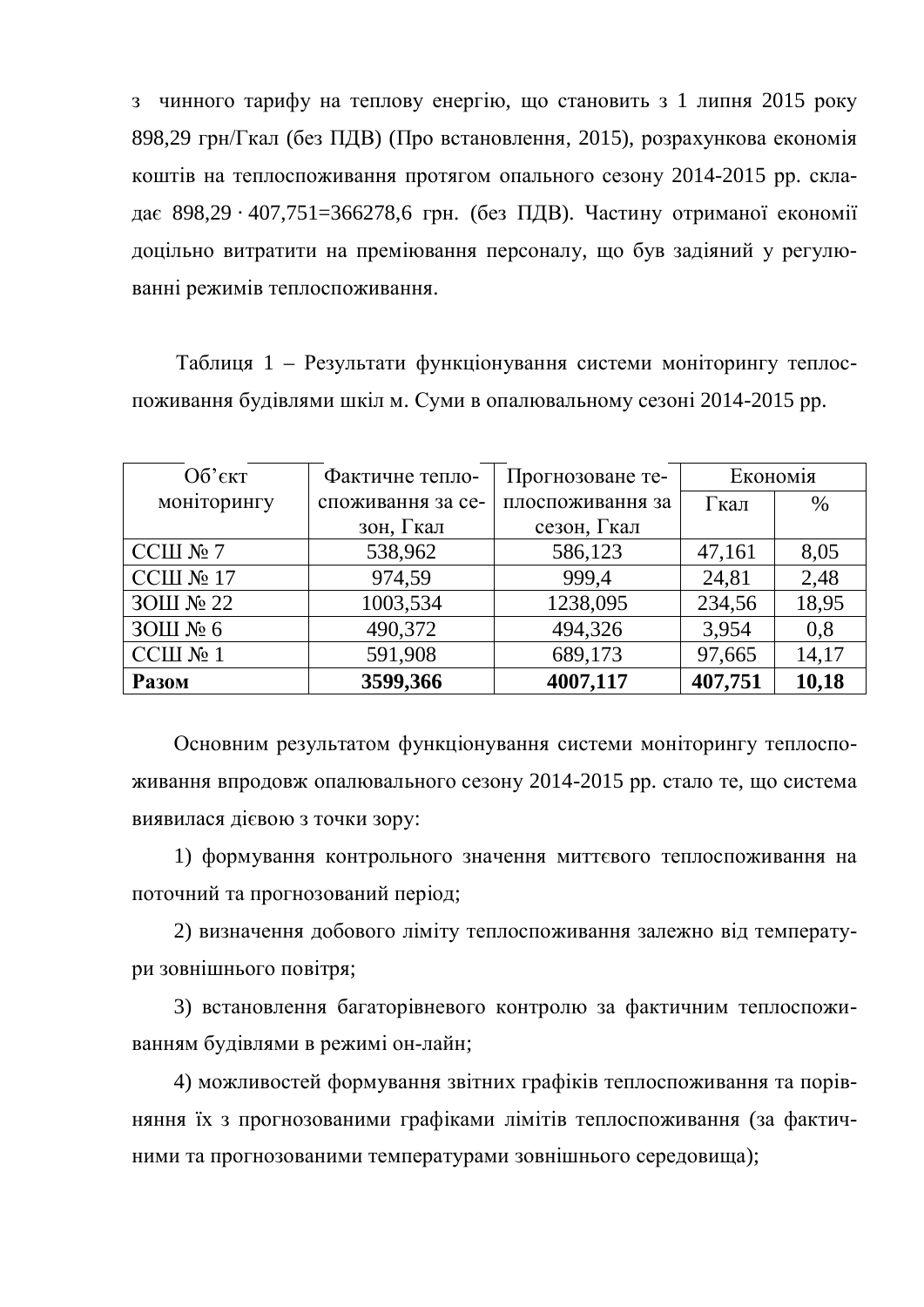5) можливості встановлення та перевірки базового теплового навантаження будівель;

6) мотивації персоналу адміністративними методами до своєчасного регулювання обсягів теплоспоживання будівлями;

7) можливостей впливу персоналу через коригувальні дії на процеси теплоспоживання;

8) можливості проведення порівняльного аналізу теплоспоживання будівлями з метою розробки та впровадження енергозберігаючих заходів, оцінки їх техніко-економічної ефективності.

За результатами опалювального сезону є доцільним підключення до системи моніторингу теплоспоживання інших об'єктів бюджетної сфери м. Суми та розповсюдження цього досвіду на інші населені пункти Сумської області, що мають централізовані системи теплозабезпечення. Досвід експлуатації систем моніторингу показує, що актуальним є також проведення модернізації теплових пунктів будівель з метою запровадження пристроїв автоматичного погодозалежного регулювання теплоспоживання.

## **Jireparypa**

1. Energy Efficiency Indicators. Indicators by Country/Region 1990-2013 [Electronic resource] / World Energy Council, 2015. – Mode of access: [http://www.worldenergy.org/data/efficiency-indicators/.](http://:@www.worldenergy.org/data/efficiency-indicators/.)

2. Сталий розвиток країн світу [Електронний ресурс] / Світовий центр даних з геонформатики та сталого розвитку, 2015. – Режим доступу: [http://wdc.org.ua/uk/services/country-profiles-visualization.](http://:@wdc.org.ua/uk/services/country-profiles-visualization.)

3. Аналіз сталого розвитку регіонів України [Електронний ресурс] / Світовий центр даних з геоінформатики та сталого розвитку, 2015. – Режим ɞɨɫɬɭɩɭ: [http://wdc.org.ua/uk/services/ukraine-sd.](http://:@wdc.org.ua/uk/services/ukraine-sd.)

4. Про встановлення тарифів на теплову енергію, її виробництво, транспортування, постачання для потреб бюджетних установ, релігійних організацій та інших споживачів (крім населення) ТОВ «Сумитеплоенерго» :